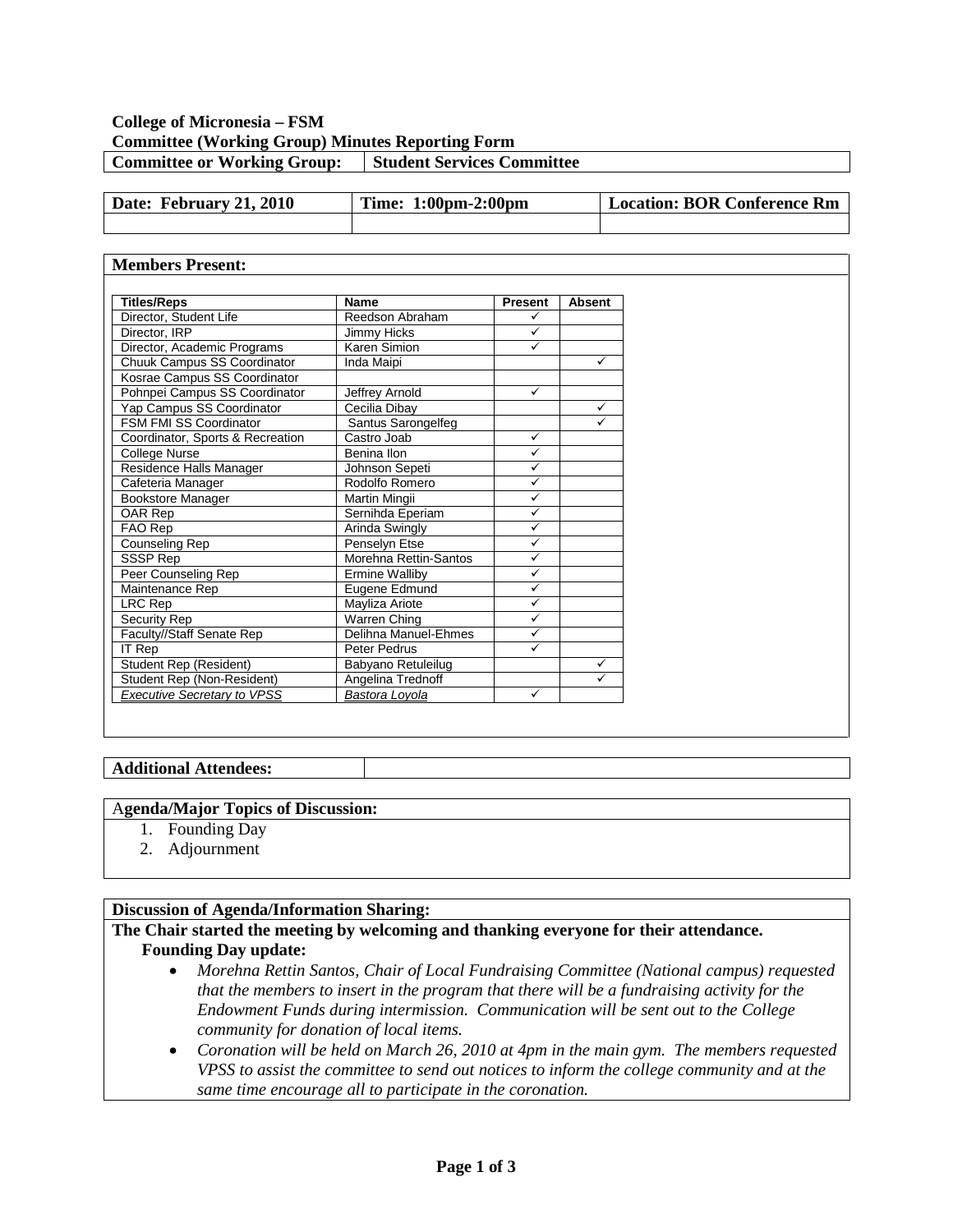- *College Bowl will be held on March 12, 2010 at 4pm in the main gym. It will be a Jeopardy like game, consist of six members from each team. Members of the subcommittee will orient/explain how the game will be played to the teams.*
- *Public Relation/Protocol/Media subcommittee is awaiting listing from the President of the major donors to the endowment fund including listing of dignitaries, government officials and diplomats to be invited. DCR will draft a memo to be sent to the President for the listing of invitees. The of this subcommittee will coordinate with Director of Pohnpei campus or appropriate staff as well as National campus appropriate staff for additional staff to assist the subcommittee on the Founding Day to extend and attend to protocol needs to our invited special guests. The subcommittee members will work closely also with our DCR to get advice and input on all public relation and protocol matters.*
- *Food subcommittee discussed and agreed for 800 takeouts (lunches). The cafeteria will prepare 400 and VPSS will provide bottled water and ask local caterers to prepare the other 400 takeouts.*
- *Sports/Security/Others*

*Play offs already started. Finals are slated for the first weeks of March 2010. Tents are reserved. PICS track & field has been reserved and secured. Nine teams will participate and rosters were submitted. Due to limited lanes at the track, there will be preliminary heats on the 24th and 25th of March. Banners will be put up to display all information/activities relating to this day. This subcommittee will ask the state for standby ambulance and medical staff incase for emergency cases.*

- *Program subcommittee is in the process of putting together a draft program which will be reviewed and hopefully endorsed by the committee in the next meeting which has scheduled for Wednesday February 24, 2010 at 1pm.*
- *The Chair urged all subcommittee members to submit their proposed budgets so that they can be submitted for consideration.*

### **Adjournment**

• *The meeting adjourned at 2:15 pm.*

# **Comments/Upcoming Meeting Date & Time/Etc.:**

## $\blacksquare$

 $\blacksquare$ 

# **Handouts/Documents Referenced:**

# **College Web Site Link:**  $\blacksquare$ **Prepared by:** Bastora Loyola **Date Distributed:** 2/24/10 **Approval of Minutes Process & Responses:**

| <b>Submitted by:</b> | Ringlen Ringlen | <b>Date Submitted:</b> | ЭΛ. |
|----------------------|-----------------|------------------------|-----|
|                      |                 |                        |     |